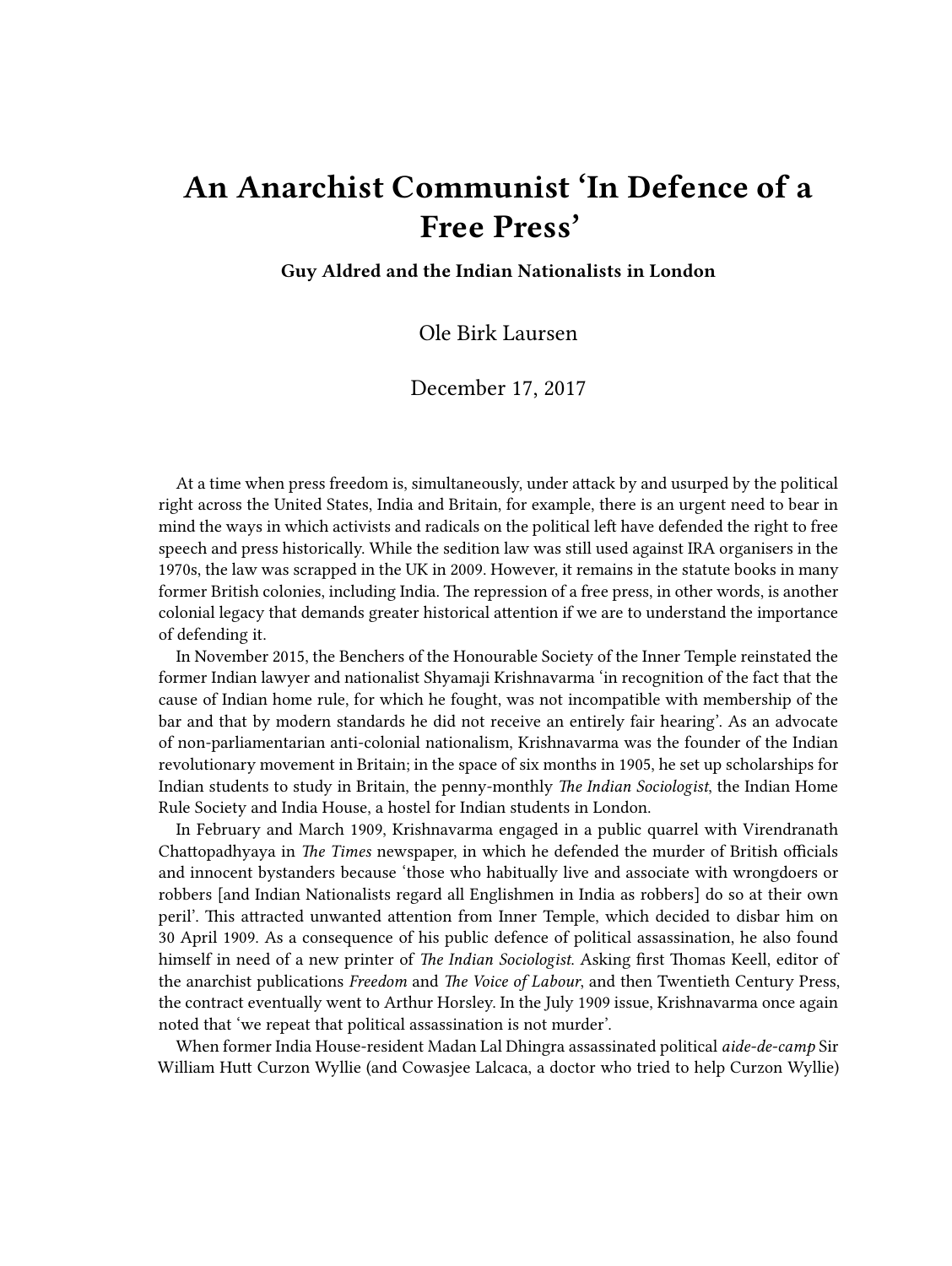on the front steps of the Imperial Institute in London on 1 July 1909, Krishnavarma's premonitory defence of political assassination naturally brought *The Indian Sociologist* and India House even further into the spotlight of Scotland Yard. While Krishnavarma edited the publication from Paris, where he had lived since June 1907 and could therefore not be prosecuted, Horsley was immediately arrested and sentenced to four months in prison for printing sedition. Upon hearing that the government had suppresses *The Indian Sociologist* and charged Horsley with sedition, the British anarchist Guy A. Aldred contacted Krishnavarma and offered to print the periodical with the Bakunin Press, which he had set up with the German-born anarchist Charles Lahr in 1907.

In the August issue, Krishnavarma reiterated that 'political assassination is not murder', and Aldred linked the fate of Dhingra to the British working class: 'he is not a time-serving executioner, but a Nationalist patriot, who, though his ideals are not their ideals, is worthy of the admiration of the workers, at home, who have little to gain from the lick-spittling crew of Imperialist blood-sucking Capitalist parasites at home, as what the Nationalists have in India'. Aldred was immediately arrested and at the trial in September 1909 he remarked that 'I have undertaken the printing and publication of [Krishnavarma's] paper in defence of a Free Press'. He was sentenced to 12 months in prison.

During Aldred's imprisonment in Brixton Jail, the Indian nationalist Vinayak Savarkar was arrested in London for his involvement in the murder of A. M. T. Jackson in India in December 1909 as well as seditious speeches in 1906. En route to stand trial in India in July 1910, Savarkar jumped ship outside Marseille and made it onto French territory where he claimed asylum. Controversially, he was returned to the British authorities on the vessel, which caused uproar among European socialists and anarchists, British and French alike.

Released from prison in early July 1910, Aldred immediately set up the Savarkar Release Committee and threw himself into the fight for Savarkar's right to asylum in France. Through his paper *The Herald of Revolt*, he covered the case closely and urged the British anarchists to take up the case as well. Drawing comparisons to the Italian anarchist Errico Malatesta's deportation case in 1912, he published a special 'Savarkar Issue' of *The Herald of Revolt* and remarked that 'Savarkar's immediate release must be insisted upon with the same fervour, the same unwavering determination as that with which we demanded Malatesta's salvation from an Italian dungeon'. To little avail, though. The anarchists in Britain were reluctant to get involved in the case and, in general, resisted the nationalist bent of the Indians. Aldred's Savarkar Release Committee only amassed a few pounds altogether, and he never succeeded in garnering support for Savarkar's release from the anarchists in Britain. When the First World War broke out, Aldred turned his attention to campaigning against conscription. As a consequence, he was imprisoned and interned several times during the war, and his attention to the Indian nationalist struggle for independence waned.

Convinced of his right to defend the Indians and their propaganda organ, however, Aldred was also blind to the problems of Hindu nationalism, espoused by Savarkar and Lala Har Dayal, for instance, and his anarchist vision of freedom remains somewhat compromised by his myopia. Despite Krishnavarma's reinstatement to the bar in 2015, the Indian nationalist struggle for independence in Britain was not unproblematic and retained dangerous elements that linger on in India today. However, as we return to the colonial archives to uncover a longer history of defence of freedom of the press, we are reminded of the ways in which the global political left must still defend the free press from the hands of those who curb and usurp it.